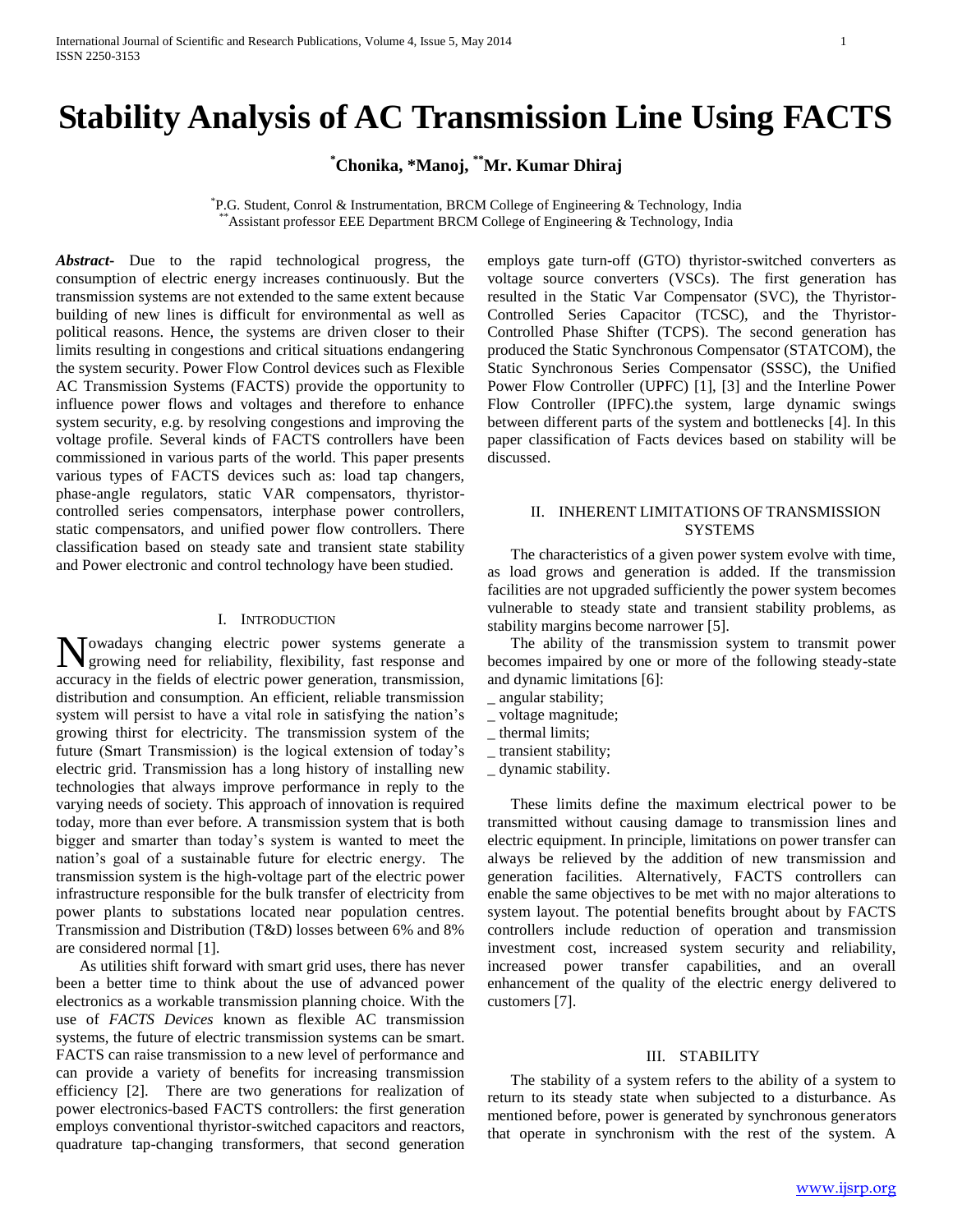International Journal of Scientific and Research Publications, Volume 4, Issue 5, May 2014 2 ISSN 2250-3153

generator is synchronized with a bus when both of them have same frequency, voltage and phase sequence. We can thus define the power system stability as the ability of the power system to return to steady state without losing synchronism. Usually power system stability is categorized into **Steady State, Transient and Dynamic Stability**

- a) Steady State Stability studies are restricted to small and gradual changes in the system operating conditions. In this we basically concentrate on restricting the bus voltages close to their nominal values. We also ensure that phase angles between two buses are not too large and check for the overloading of the power equipment and transmission lines. These checks are usually done using power flow studies.
- b) Transient Stability involves the study of the power system following a major disturbance. Following a large disturbance the synchronous alternator the machine power (load) angle changes due to sudden acceleration of the rotor shaft. The objective of the transient stability study is to ascertain whether the load angle returns to a steady value following the clearance of the disturbance
- c) The ability of a power system to maintain stability under continuous small disturbances is investigated under the name of Dynamic Stability (also known as small-signal stability). These small disturbances occur due random fluctuations in loads and generation levels. In an interconnected power system, these random variations can lead catastrophic failure as this may force the rotor angle to increase steadily.

## IV. FACTS CONTROLLERS

 Power flow control has traditionally relied on generator control, voltage regulation by means of tap-changing and phaseshifting transformers, and reactive power plant compensation switching. Phase-shifting transformers have been used for the purpose of regulating active power in alternating current (AC) transmission networks. A number of FACTS controllers have been commissioned. Most of them perform a useful role during both steady-state and transient operation, but some are specifically designed to operate only under transient conditions. FACTS controllers intended for steady-state operation are as follows:

• Thyristor-controlled phase shifter (PS):

 This controller is an electronic phase-shifting transformer adjusted by thyristor switches to provide a rapidly varying phase angle. Figure 1 shows the schematic diagram of the Thyristor Controlled Phase Shifter (TCPS). The series transformer injects the voltage in series in the system. The active and reactive power injected by the series transformer is taken from the shunt transformer. For sake simplicity of analysis, the insignificant losses from transformer and converter is neglected. Thus the net complex power (real and reactive power) exchange between the TCPS and the system is zero. The injection of this complex power depends on the injection of a series voltage controlled by a converter.



**Fig. 1 Schematic Diagram Of The Thyristor Controlled Phase Shifter**

Load tap changer (LTC):

 This may be considered to be a FACTS controller if the tap changes are controlled by thyristor switches.



**Fig. 2 Load Tap Changer**

## Thyristor-controlled reactor (TCR):

 This is a shunt-connected, thyristor-controlled reactor, the effective reactance of which is varied in a continuous manner by partial conduction control of the thyristor valve.

 A thyristor controlled reactor is usually a three-phase assembly, normally connnected in a delta arrangement to provide partial cancellation of **Harmonics**. Often the main TCR reactor is split into two halves, with the thyristor valve connected between the two halves. This protects the vulnerable thyristor valve from damage due to flashovers, lightning strikes etc.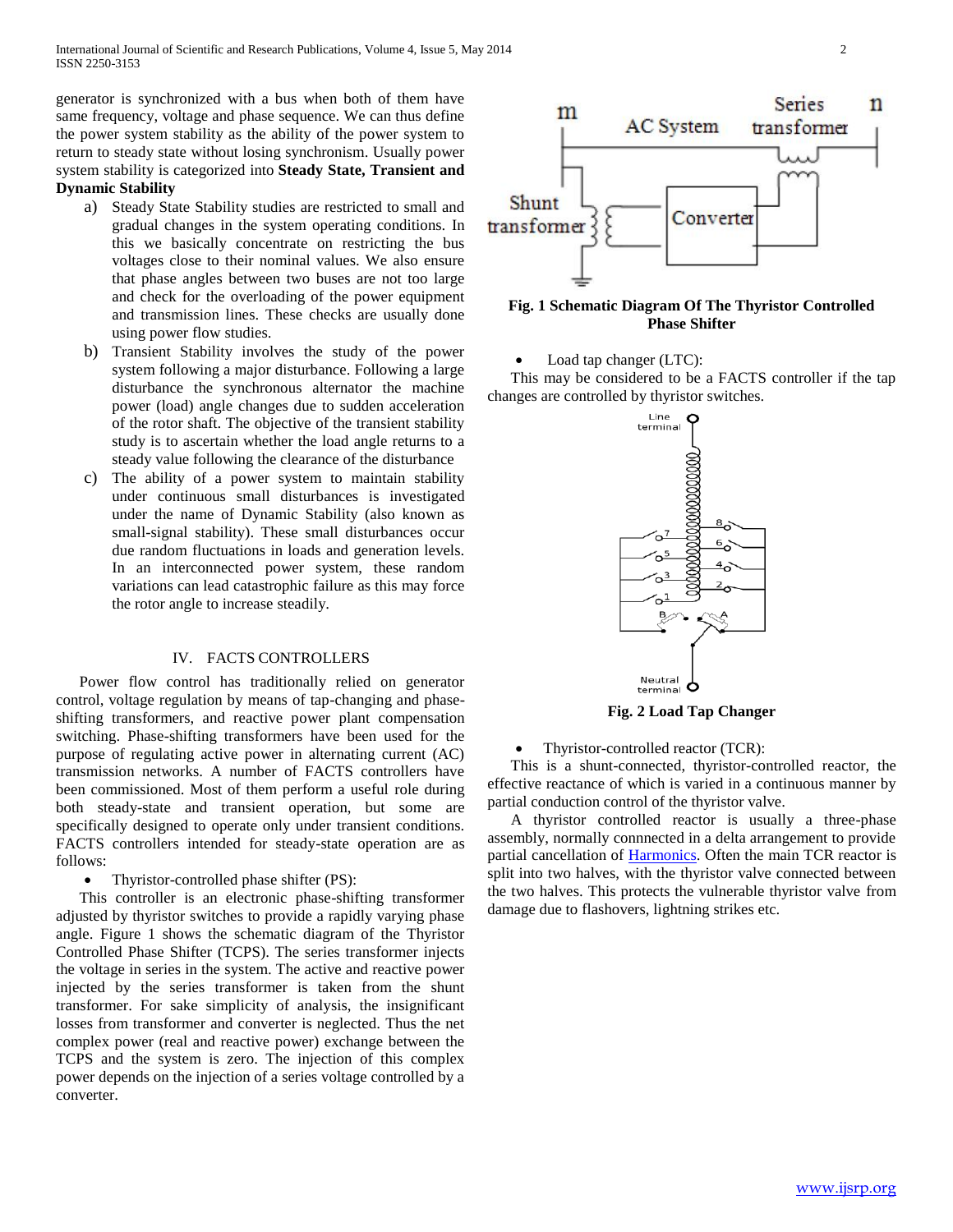

**Fig. 3 Circuit Diagram Of Thyristor-Controlled Reactor**

Thyristor-controlled series capacitor (TCSC):

 This controller consists of a series capacitor paralleled by a thyristor-controlled reactor in order to provide smooth variable series compensation.



**Fig. 4 Simple Diagram of TCSC**

Interphase power controller (IPC):

 This is a series-connected controller comprising two parallel branches, one inductive and one capacitive, subjected to separate phase-shifted voltage magnitudes. Active power control is set by independent or coordinated adjustment of the two phase-shifting sources and the two variable reactances. Reactive power control is independent of active power.



**Fig. 4 Generic single-line diagram of the interphase power controller.**

- $\Psi_1$ ,  $\Psi_2$  Internal phase shifts
- $X_C$  Capacitive reactance
- $X_L$  Inductive reactance
- Static compensator (STATCOM): this is a solid-state synchronous condenser connected in shunt with the AC system. The output current is adjusted to control either the nodal voltage magnitude or the reactive power injected at the bus.
- Solid-state series controller (SSSC): this controller is similar to the STATCOM but it is connected in series with the AC system. The output current is adjusted to control either the nodal voltage magnitude or the reactive power injected at one of the terminals of the series-connected transformer.
- Unified power flow controller (UPFC): this consists of a static synchronous series compensator (SSSC) and a STATCOM, connected in such a way that they share a common DC capacitor. The UPFC, by means of an angularly unconstrained, series voltage injection, is able to control, concurrently or selectively, the transmission line impedance, the nodal voltage magnitude, and the active and reactive power flow through it. It may also provide independently controllable shunt reactive compensation.



**Fig. 5 The Schematic diagram of UPFC**

 Power electronic and control technology have been applied to electric power systems for several decades. HVDC links and static VAR compensators are mature pieces of technology:

• Static VAR compensator (SVC):

 This is a shunt-connected static source or sink of reactive power.